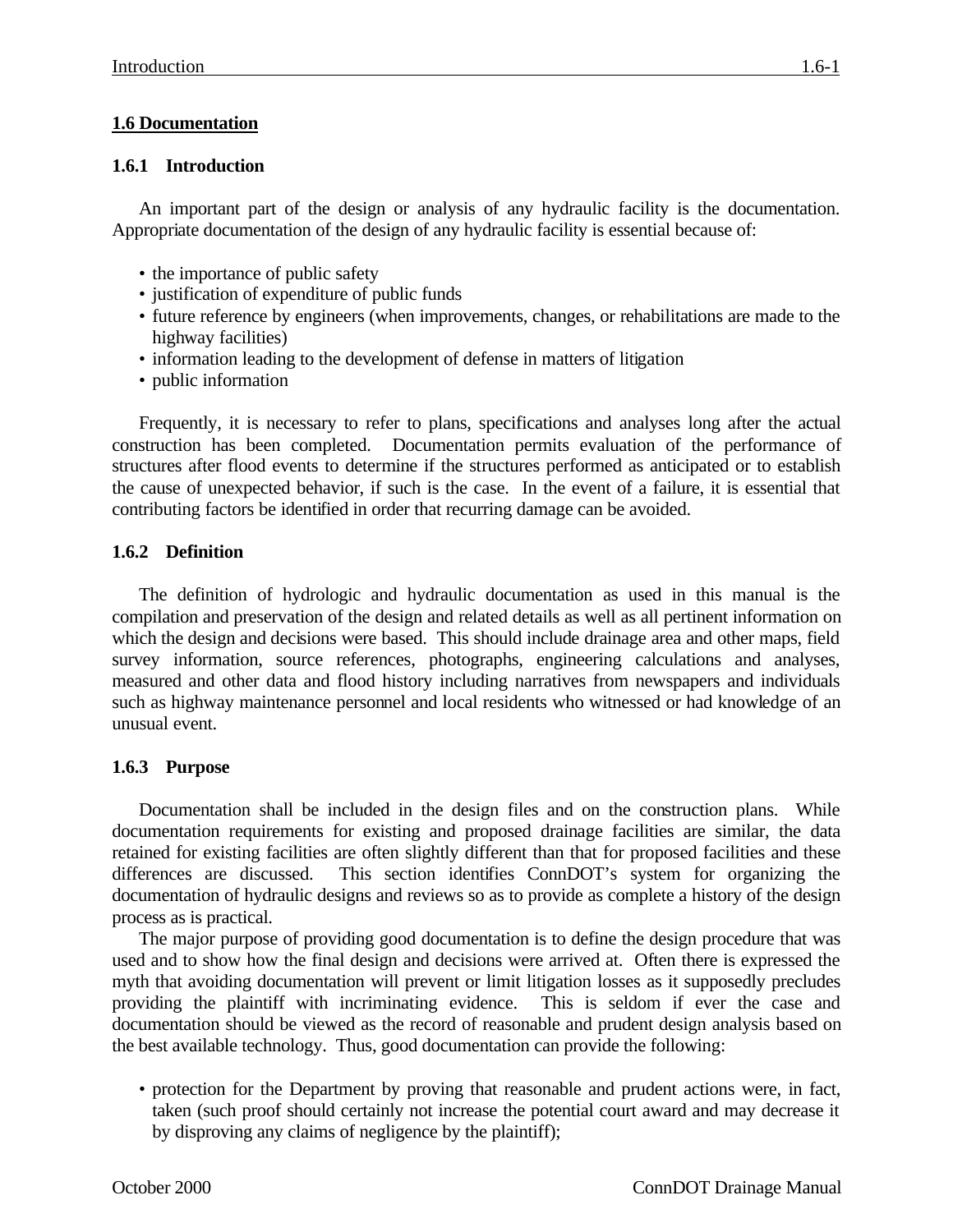- identifying the situation at the time of design which might be very important if legal action occurs in the future;
- documenting that rationally accepted procedures and analysis were used at the time of the design which were commensurate with the perceived site importance and flood hazard (this should further disprove any negligence claims);
- providing a continuous site history to facilitate future reconstruction;
- providing the file data necessary to quickly evaluate any future site problems that might occur during the facilities service life; and
- expediting plan development by clearly providing the reasons and rationale for specific design decisions.

#### **1.6.4 Types**

There are three basic types of documentation which shall be considered. The types are preconstruction, design and construction or operation.

- 1. Preconstruction documentation may include the following if available or within the budgetary restraints of the project.
	- aerial photographs
	- contour mapping
	- watershed map or plan including: flow path for determination of times of concentration and watershed delineation watershed boundaries watershed areas natural storage areas
	- surveyed data reduced to include: existing hydraulic facilities existing controls profiles - roadway, channel, driveways cross sections - roadway, channels, faces of structures
	- flood insurance studies and maps by FEMA
	- Natural Resource Conservation Service soil maps
	- field trip report(s) which may include: video cassette recordings audio tape recordings still camera photographs movie camera films
		- written analysis of findings with sketches
	- reports from other agencies (local, State or Federal), Department personnel, newspapers and abutting property owners
- 2. Design documentation shall include all the information used to justify the design, including: • reports from other agencies
	- hydrologic report with all relevant backup data and computations
	- hydraulic report with all relevant backup data and computations
	- approvals as required
	- design related correspondence (internal and external)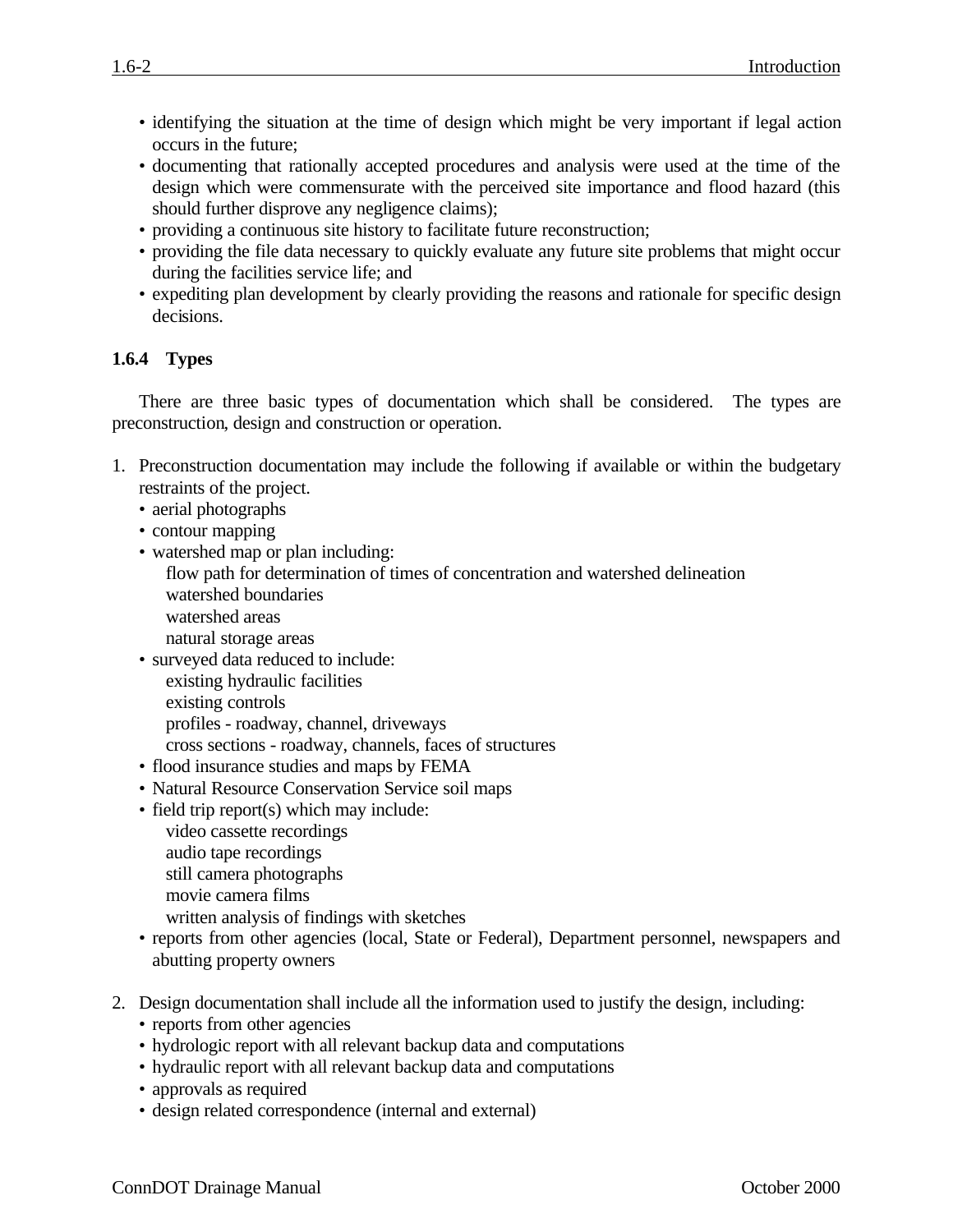- 3. Construction or operation documentation shall include:
	- plans
	- revisions
	- as-built plans and subsurface borings
	- photographs
	- record of operation including complaints and resolutions during flooding events

It is very important to prepare and maintain in a permanent file the as-built plans for every major drainage structure to document subsurface foundation elements such as footing types and elevations, pile types and (driven) tip elevations, etc. There may be other information which should be included or may become evident as the design or investigation develops. This additional information should be incorporated at the discretion of the designer.

#### **1.6.5 Scheduling**

Documentation shall not be considered as occurring at specific times during the design or as the final step in the process which could be long after the final design is completed. Documentation should rather be an ongoing process and part of each step in the hydrologic and hydraulic analysis and design process. This will increase the accuracy of the documentation, provide data for future steps in the plan development process, and provide consistency in the design even when different designers are involved at different times of the plan development process.

#### **1.6.6 Standard Practices**

Following are the Department's standard practices related to documentation of hydrologic and hydraulic designs and analyses.

- 1. Hydrologic and hydraulic data, preliminary calculations and analyses and all related information used in developing conclusions and recommendations related to drainage requirements, including estimates of structure size and location, shall be compiled in a documentation file.
- 2. The designer shall document all design assumptions and selected criteria including the decisions related thereto.
- 3. The amount of detail of documentation for each design or analysis shall be commensurate with the risk and the importance of the facility.
- 4. Documentation shall be organized to be as concise and complete as practicable so that knowledgeable designers can understand years hence what was done by predecessors.
- 5. Provide all related references in the documentation file to include such things as published data and reports, memos and letters and interviews. Include dates and signatures where appropriate.
- 6. Documentation shall be organized to logically lead the reader from past history through the problem background, into the findings and through the performance.
- 7. An executive summary at the beginning of the documentation will provide an outline of the documentation file to assist users in finding detailed information.

The items outlined in the respective chapters of this manual shall be included in the documentation file. The intent is not to limit the data to only those items listed, but rather establish a minimum requirement consistent with the hydraulic design procedures as outlined in this manual. If circumstances are such that the drainage facility is sized by other than normal procedures or if the size of the facility is governed by factors other than hydrologic or hydraulic factors, a narrative